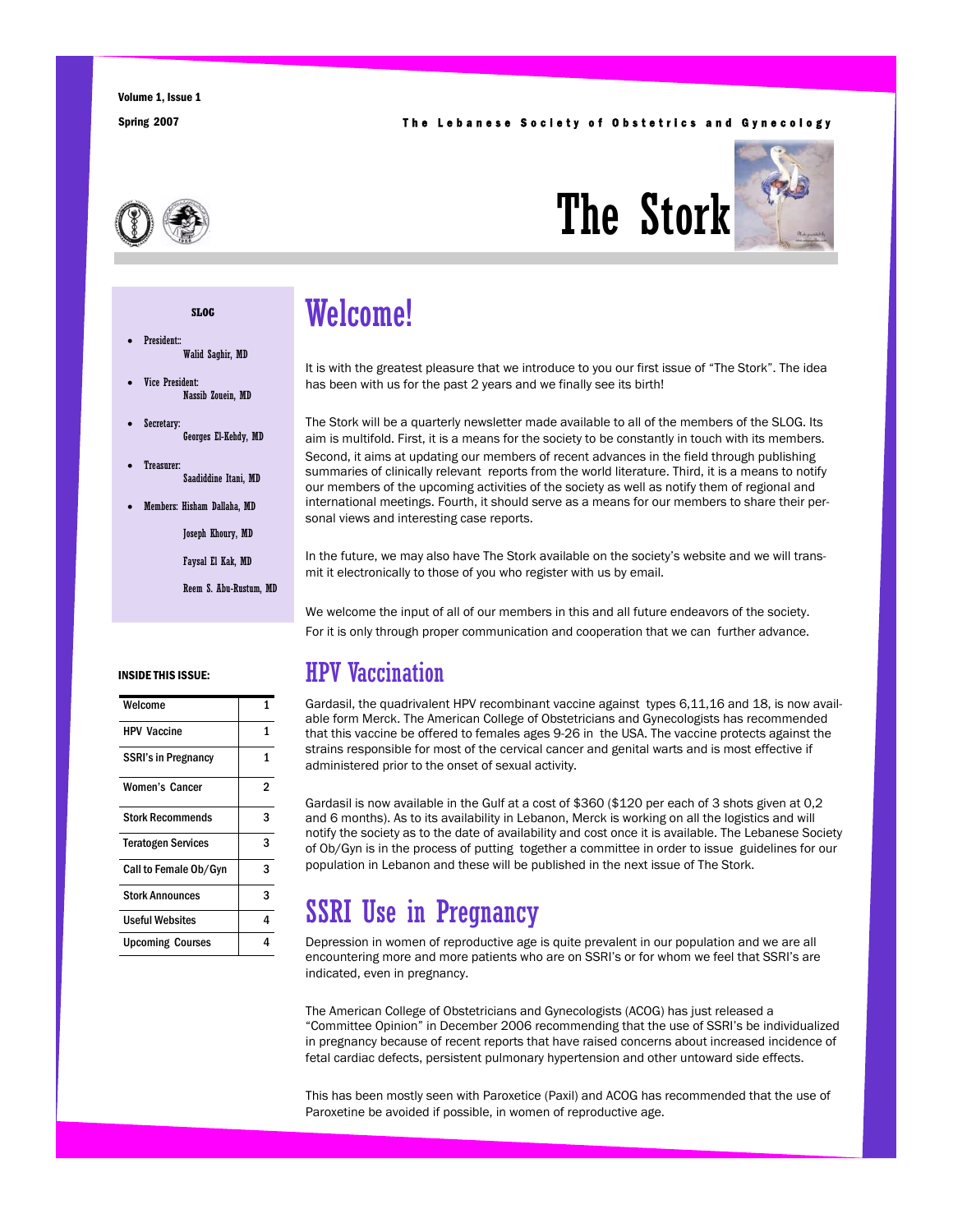## Summary of ACOG's Committee Opinion on Cancer Screening in Women Number 356, December 2006

Table 1. Estimated Number and Lifetime Risk of Women Who Will Develop or Die From Various Types of Cancer in 2006

| Type of<br>Cancer | Number of<br>New Cases | Lifetime Risk of<br>Developing, 1 in | Number of<br>Deaths | Lifetime Risk of<br>Dying From, 1 in |
|-------------------|------------------------|--------------------------------------|---------------------|--------------------------------------|
| Breast            | 212,920                | 8                                    | 40,970              | 34                                   |
| Lung              | 81,770                 | 17                                   | 72,130              | 20                                   |
| Colorectal        | 75,810                 | 18                                   | 27,300              | 45                                   |
| Endometrial       | 41,200                 | 38                                   | 7,350               | 196                                  |
| Skin              | 30,420                 | 77                                   | 3,720               | 500                                  |
| Ovarian           | 20,180                 | 68                                   | 15,310              | 95                                   |
| Cervical          | 9.710                  | 135                                  | 3,700               | 385                                  |

Data from Jemal A, Siegel R, Ward E, Murray T, Xu J, Smigal C, et al. Cancer statistics, 2006. CA Cancer J Clin 2006;56:106-30; and American Cancer Society. Lifetime probability of developing or dying from cancer. Atlanta (GA): ACS; 2006. Available at: http://www.cancer.org/ docroot/CRI/content/CRI\_2\_6x\_Lifetime\_Probability\_of\_Developing\_or\_Dving\_From\_Cancer.asp. Retrieved August 18, 2006.

| Table 2. Suggested Routine Cancer Screening Guidelines |  |
|--------------------------------------------------------|--|
|--------------------------------------------------------|--|

| Topic                                                 | Guideline                                                                                                                                                                                                                                                                                                                                                                                                                                                                                                                                                                                                                                                                                                                                                                                                                                                  |
|-------------------------------------------------------|------------------------------------------------------------------------------------------------------------------------------------------------------------------------------------------------------------------------------------------------------------------------------------------------------------------------------------------------------------------------------------------------------------------------------------------------------------------------------------------------------------------------------------------------------------------------------------------------------------------------------------------------------------------------------------------------------------------------------------------------------------------------------------------------------------------------------------------------------------|
| General health<br>counseling and<br>cancer evaluation | All women should have a general health evaluation annually or as appropriate that should include evaluation<br>for cancer and examination, as indicated, to detect signs of premalignant or malignant conditions.                                                                                                                                                                                                                                                                                                                                                                                                                                                                                                                                                                                                                                          |
| Breast cancer                                         | Mammography should be performed every 1–2 years beginning at age 40 years and yearly beginning at<br>age 50 years. All women should have an annual clinical breast examination as part of the physical examina-<br>tion. Despite a lack of definitive data for or against breast self-examination, breast self-examination has the<br>potential to detect palpable breast cancer and can be recommended.                                                                                                                                                                                                                                                                                                                                                                                                                                                   |
| Cervical cancer                                       | Cervical cytology should be performed annually beginning at approximately 3 years after initiation of sexual<br>intercourse but no later than age 21 years. Cervical cytology screening can be performed every 2–3 years.<br>after three consecutive negative test results if the patient is aged 30 years or older with no history of cervi-<br>cal intraepithelial neoplasia 2 or 3, immunosuppression, human immunodeficiency virus (HIV) infection, or<br>diethylstilbestrol exposure in utero. Annual cervical cytology also is an option for women aged 30 years and<br>older. The use of a combination of cervical cytology and HPV DNA screening is appropriate for women aged<br>30 years and older. If this combination is used, women who receive negative results on both tests should be<br>rescreened no more frequently than every 3 years. |
| Colorectal cancer                                     | Beginning at age 50 years, one of five screening options should be selected:                                                                                                                                                                                                                                                                                                                                                                                                                                                                                                                                                                                                                                                                                                                                                                               |
|                                                       | 1) Yearly patient-collected fecal occult blood testing (FOBT) or fecal immunochemical testing (FIT)* or                                                                                                                                                                                                                                                                                                                                                                                                                                                                                                                                                                                                                                                                                                                                                    |
|                                                       | 2) Flexible sigmoidoscopy every 5 years or                                                                                                                                                                                                                                                                                                                                                                                                                                                                                                                                                                                                                                                                                                                                                                                                                 |
|                                                       | 3) Yearly patient-collected FOBT or FIT* plus flexible sigmoidoscopy every 5 years or                                                                                                                                                                                                                                                                                                                                                                                                                                                                                                                                                                                                                                                                                                                                                                      |
|                                                       | 4) Double-contrast barium enema every 5 years or                                                                                                                                                                                                                                                                                                                                                                                                                                                                                                                                                                                                                                                                                                                                                                                                           |
|                                                       | 5) Colonoscopy every 10 years                                                                                                                                                                                                                                                                                                                                                                                                                                                                                                                                                                                                                                                                                                                                                                                                                              |
| Endometrial cancer                                    | Screening asymptomatic women for endometrial cancer and its precursors is not recommended at this time.                                                                                                                                                                                                                                                                                                                                                                                                                                                                                                                                                                                                                                                                                                                                                    |
| Lung cancer                                           | Available screening techniques are not cost-effective and have not been shown to reduce mortality from<br>lung cancer. Accordingly, routine lung cancer screening is not recommended.                                                                                                                                                                                                                                                                                                                                                                                                                                                                                                                                                                                                                                                                      |
| Ovarian cancer                                        | Currently, there are no effective techniques for the routine screening of asymptomatic, low-risk women for<br>ovarian cancer. It appears that the best way to detect early ovarian cancer is for both the patient and her cli-<br>nician to have a high index of suspicion of the diagnosis in the symptomatic woman, and both should be<br>aware of the symptoms commonly associated with ovarian cancer. Persistent symptoms such as an<br>increase in abdominal size, abdominal bloating, fatigue, abdominal pain, indigestion, inability to eat normal-<br>ly, urinary frequency, pelvic pain, constipation, back pain, urinary incontinence of recent onset, or unex-<br>plained weight loss should be evaluated with ovarian cancer being included in the differential diagnosis.                                                                    |
| Skin cancer                                           | Evaluate and counsel regarding exposure to ultraviolet rays.                                                                                                                                                                                                                                                                                                                                                                                                                                                                                                                                                                                                                                                                                                                                                                                               |

\*Both FOBT and FIT require two or three samples of stool collected by the patient at home and returned for analysis. A single stool sample for FOBT or FIT obtained by digital rectal examination is not adequate for the detection of colorectal cancer.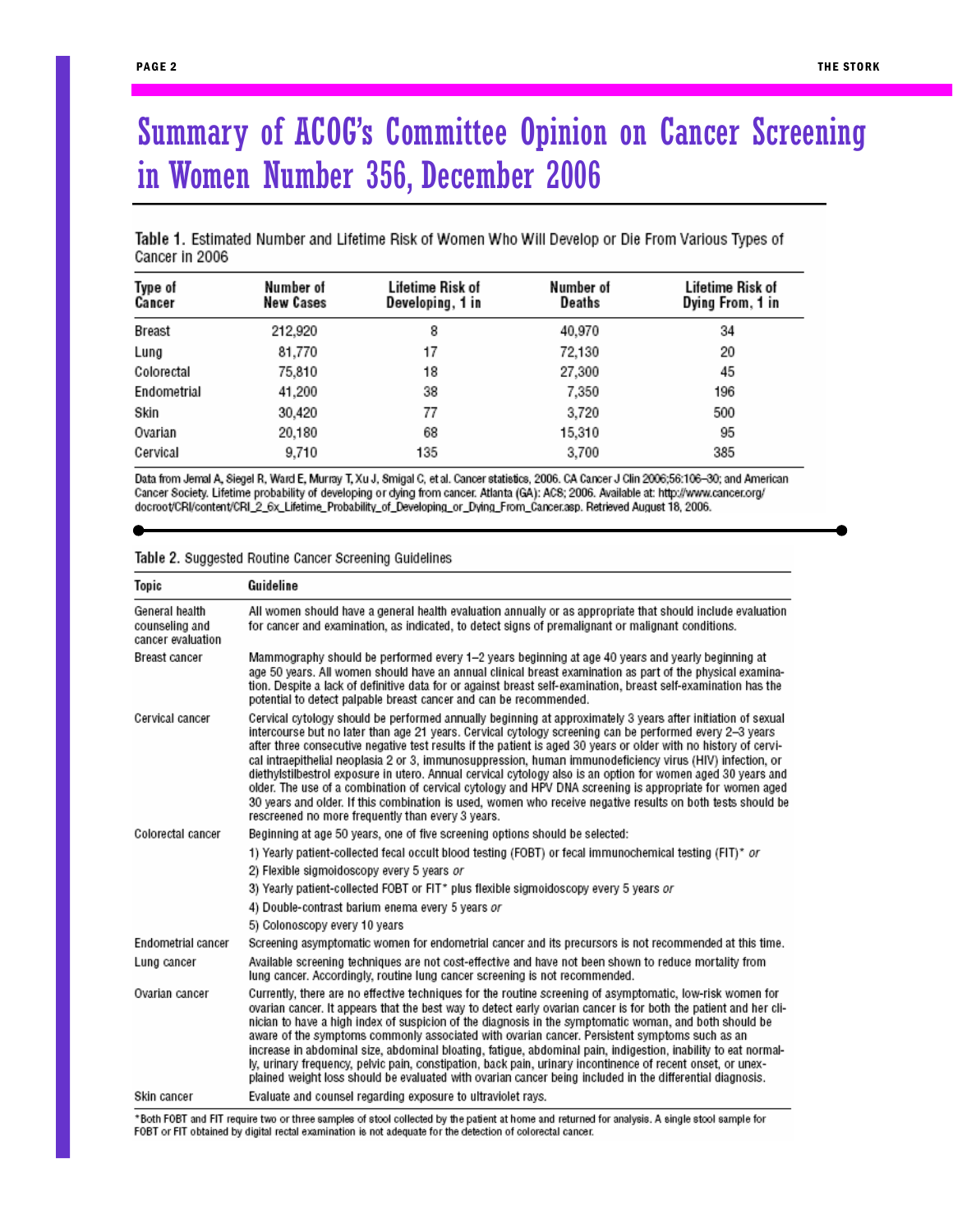## Stork Literary Recommendations Textbook of Perinatal Medicine, Second Edition

Edited by Asim Kurjak & Frank Chervenak. June 2006: 2304 pages (2 volume set). Hb 1-84214-333-6. Informa Healthcare (www.informa.com).

The most authoritative work on perinatal medicine currently available, The Textbook of Perinatal Medicine builds on the huge success of its predecessors to provide a comprehensive two volume set without parallel in terms of size and authority.

Published under the auspices of the World Association of Perinatal Medicine, with a prestigious, international team of authors, key areas covered include: neonatology, genetics and screening, prenatal diagnosis and therapy, perinatal morphology, preterm delivery, fetal monitoring, multiple pregnancy, maternal disease, intrauterine growth and developing countries.

With 300 tables and a highly illustrated, clearly presented format, this one-of-a-kind textbook is a gold-standard summary of modern clinical practice that will be welcomed by all who work in this important field of medicine.

### Free Teratology Services on the Web

One of the most difficult problems encountered by the obstetricians/gynecologists is their patient's exposure to potential teratogens and the sometimes dismal information available to them in order to counsel their patients properly. The Organization of Teratology Information Specialists now has a website that is easily accessible and free where one can download hundreds of fact sheets (for physician and patient use) on various teratogens: from medications, to infections, to vaccinations, to maternal diseases, to substance abuse and beauty treatments. These can be accessed under "Fact Sheets" in the left hand corner of the site: www.otispregnancy.org. There are also various PowerPoint presentations that can be downloaded by clicking on the "Links" in the upper hand corner of the homepage. These can be useful for educational purposes as well.

### Stork Announcements

The Arab Board of Obstetrics and Gynecology's examination, parts 1 and 2, will take place in Damascus, Syria on October 21, 2007.

For more information, please contact Mrs. Soraya Abi-Nader at 01610710 Ext 202 or Dr. Walid Saghir at 03220918.

### A Call to our Female Obstetricians and Gynecologists

The society recognizes the importance of the rising role of our female obstetricians/gynecologists and for this reason, we would like to encourage their active participation to further improve the status of our women all over Lebanon. We are thus asking them to become members in the society especially since we are looking at establishing the women's chapter to address all concerns of our

females: physicians and mothers. The targeted areas for the chapter will be improving their status in the workplace and in our communities. Our women are being faced with more and more challenges on a daily basis, with respect to availability of healthcare, contraception, proper prenatal counseling and care.

For further information, please contact the society at 01610710 extension 202



or via e-mail at lebaneseobgyn@yahoo.com.

informa

PAGE 3